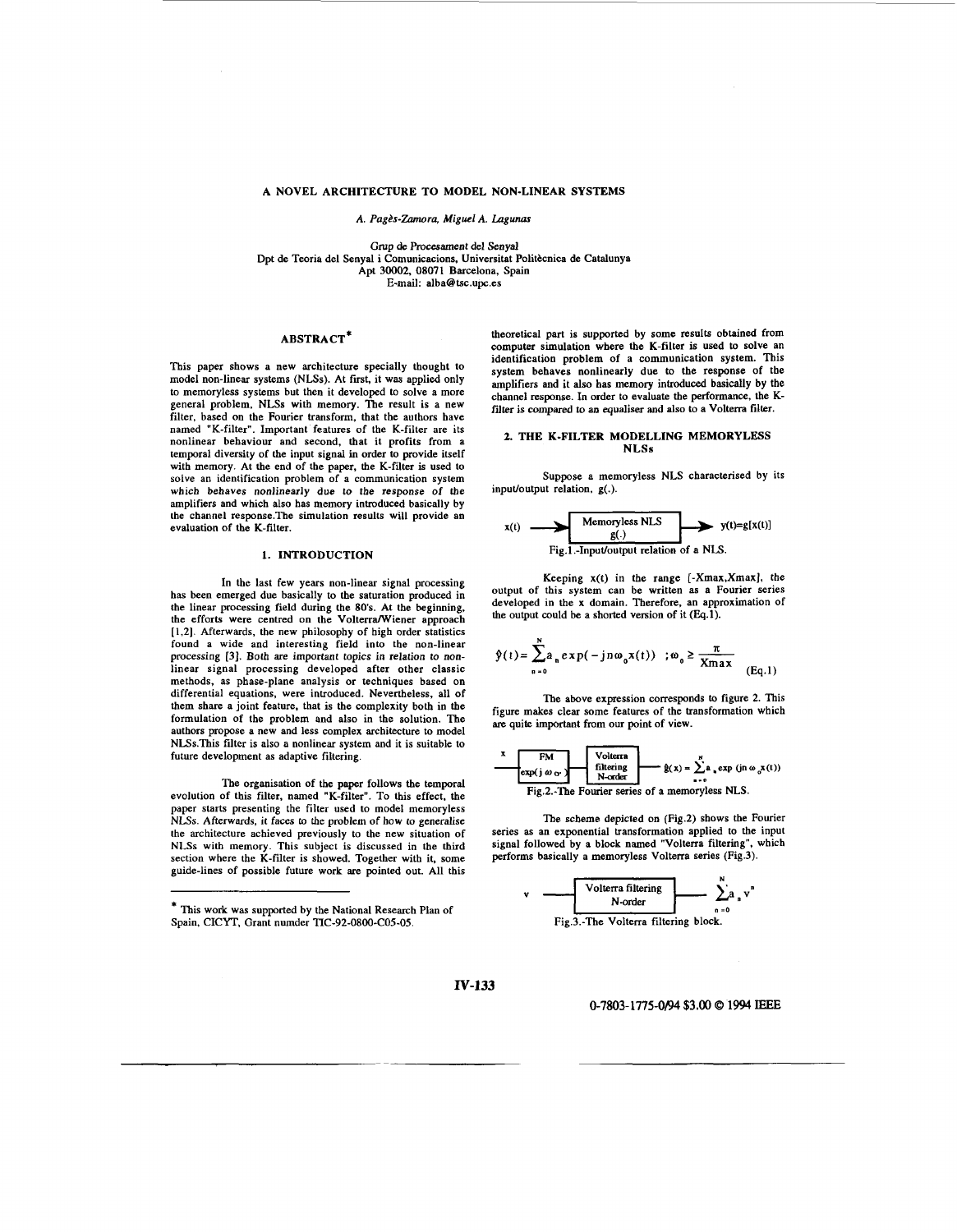As it is well-known, the Volterra series and the Taylor one share the same drawbacks because of the first one is **a** generalisation of the second.. *An* important problem is the convergence when the independent variable goes further from the point around which the series has been developed. Paying attention to figure 2, the exponential function included in the scheme can be understood **as** a previous transformation which bounds the input signal in magnitude. Obviously, this transformation will help to avoid the problem of convergence mentioned before.

Nevertheless, figure *2* does **not** represent the Kfilter, yet. It is well-known that the coefficients of the Fourier series, denoted by  $a_n$ , are obtained from sampling the Fourier transform of g(.) at multiples of the main frequency *00.* The idea was then to check if it would perform better **a** filter which implements a Fourier series whose coefficients were obtained from sampling g(.) in the frequency domain nonuniformly **[4]. 'lo** this effect, another two branches were added to the original scheme. One of them is also a Fourier series but built using a 'slightly different main frequency, **am'.** The second one adds a continuous component which has been removed from the other two branches. The result is the architecture depicted in (Fig. 4).



**At** the beginning. the main reason to adopt the scheme of figure **4** instead *of* the previons one (Fig.2) was the purpose of adjusting the filter to the Kolmogorov's theorem. Although the aim of this paper is not go through this topic. some bibliography has been included [5.6].

As it will be seen in the next section, this scheme **(l.ig.4)** has beeti used **Lo desigil** the K-filler which also applies to NLSs with memory. Future work will be focussed on improving the behaviour of the filter by means of this extra hranch. For instance, an open question would be the role of **om';** that is, how to select this parameter in order to achieve a better performance. From the results we have obtained. it seems that the scheme of figure 4 performs better than the **one**  of figure 2.

An important aspect to remark from the K-filter (Fig.4) is that the quality of the approximation can be controlled by both the number of tcrms of the series. **N. and**  the principal harmonics,  $\omega o$  and  $\omega o'$ . By increasing the order 11f the Voltena **series** or decreasing the frequencies *00* and *uw'.*  **<sup>11</sup>**is possible to improve the performance of the filter, since the Fourier transform of  $g(.)$  is usually a low pass spectrum.

### **3. THE K-FILTER APPLIED TO** NLSs **WITH MEMORY**

Once it has been found a structure able to model memoryless NLSs, the next step is to face to **the** same problem but dealing with NLSs with memory. The filter represented in figure **4** is not longer fit for modelling the new systems because it does not include memory. Therefore, the main challenge is how to generalise the filter achieved in the previous point (Fig.4) to the new situation and to support the result by formal expressions.

To this effect, it is necessary to characterise the system under modelling. Taking into account that the input signal will be discrete, the output of a NLS with finite memory could be expressed as a function which depends **not** only **on**  the value of the input at those moment but also **on** some previous values of it.



 $y(t) = g[x(t),x(t - \tau),...x(t - (Q - 1)\tau)]$ Fig.S.-The output of a NLS with memory.

In consequence, the function needed to characterise a NLS with memory depends on a Q-dimensional vector built from a temporal diversity applied to the input signal,  $[x(t),x(t-t),...x(t-(Q-1)t)]$ . The Q parameter, which varies from one system to another, measures how long is the memory of the NLS.

As it had been done in the case of memoryless NLSs. the function which characterises the system, **g(.),** can he expressed as a Q-dimensional Fourier series and in consequence, a shorted version of it is suitable to approximate the output of the NLS.

$$
\begin{aligned} \n\mathfrak{F}(t) &= a_0 + \sum_{i=1}^{N!} \sum_{i=2}^{N!} \dots \\ \n\sum_{i=0}^{NQ} a_{n_1 + \dots + n_q} e^{-j(a_1 + b_1 + x_1 + x_2 + x_3 + (t-1) + \dots + b_q)} e_q x^{(t- (Q-1)\epsilon)} \\ \n\mathfrak{g} \n\end{aligned} \tag{Eq.2}
$$

The coefficients of this series,  $a_{n1n2...nQ}$ , depend on Q variables since they are obtained from sampling the Qdimensional Fourier transform *of* the g(.) function.

$$
a_{n_{1}n_{2}...n_{q}} = F[g(.)]\Big|_{(n_{1}n_{1}...n_{2}n_{2}...n_{q}n_{q})}
$$
  
\n
$$
n_{i} = 1 ... Ni \t i = 1 ... Q \t (Eq.3)
$$

From (Eq.3) it is easy to conclude that every axis of the Fourier transform is sampled at multiples of the corresponding main frequency, *oq.*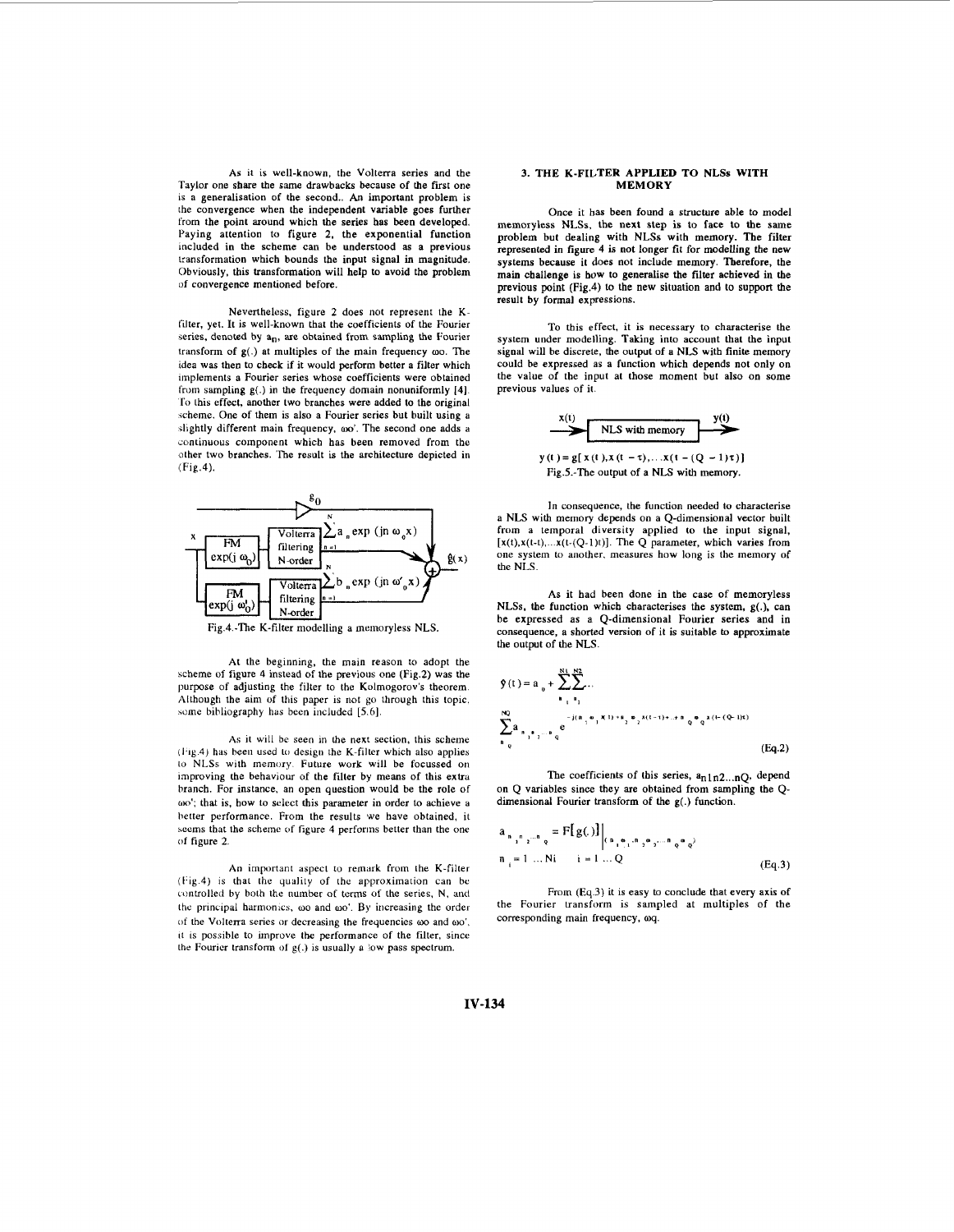Nevertheless, the filter proposed does not correspond exactly to (Eq.2). In order to build the K-filter from the shorted Q-dimensional Fourier series (Eq.2). two aspects must **be** taken into account. The first one is that only the terms of the Fourier series which belong to an axis of the *Q*dimensional Fourier transform are taken. That is, the points which obey condition 4.

$$
(0,\ldots,0,n_{i}\omega_{q},0,\ldots,0) \quad ; \, n_{i}=1\ldots Ni \quad q=1\,\ldots Q \qquad \text{(Eq.4)}
$$

On the other hand, note that all the points which correspond **to** the same q belong to an axis and this axis is sampled at multiples of  $\omega q$ . As it had been done with memoryless NLSs, each axis will **be** sampled nonuniformly. In consequence, each component of the temporal diversity vector will be used to compute two different Fourier series in order to achieve the non-uniform sampling of the corresponding axis.

Both conditions lead **us** to the scheme depicted on figure 6.



Fig.6.-The K-filter to model NLSs with memory.

Being the output of the filter equal to

$$
\hat{y}(t) = a_0 + \sum_{q=0}^{\infty} \left[ \sum_{k=1}^{N} a_{iq} \exp(jn\omega_q x(t - q\tau)) + \sum_{q=0}^{N} b_{iq} \exp(jn\omega_q x(t - q\tau)) \right]
$$
\n
$$
+ \sum_{k=1}^{N} b_{iq} \exp(jn\omega_q x(t - q\tau))
$$
\n(Eq.5)

As it can be seen, the new K-filter (Fig.6, Eq.5) is obtained from applying the filter of figure 2 to each one of the components of the time diversity vector  $[x(t),x(t-t), ...x(t-t)]$ Qt)]. It will keep the same properties of the K-filter of memoryless NLSs that we have discussed before but, a part form **this, the** new K-filter profits from a temporal diversity vector in order to introduce an important feature of the system under modelling: "memory".

Thinking in future work, the coefficients of the Kfilter, that is, the coefficients of the Volterra filtering blocks, are suitable for learning by means of gradient techniques. This property is also shared by a classic Volterra series [2] but the K-filter shows an advantage in front of the other. The signal space generated by the K-filter at the output of the exponential transformations is bounded in magnitude. This is not accomplished by the Volterra filtering since the power of each component of the signal space will vary enormously from one to another. 'Ibis feature will not help too much in an adaptive version of this filter when setting the step parameter,  $\mu$ , of the **LMS** algorithm.

Another important aspect to remark is that the main reason to have chosen the K-filter not as the implementation of the shorted Q-dimensional Fourier series but a simple one, is the complexity and computer **load** that the full expression would suppose. The authors **are** conscious that by adding terms to the K-filter **(Eq.5)** in order to be nearer to the complete expression (Eq.2), the results achieved would improve. This is one possible way to focus our future efforts, including an evaluation the trade-off between improvement and additional computer load.

# **4. SIMULATION RESULTS**

In this section, the authors propose to solve the identification of a communication link which behaves nonlinearly due **to** the response of the amplifiers located at both the receiver and transmitter and which also has memory introduced by the channel response.

In this way, the input to the system has been selected **as** a sampled band-pass normal distributed noise by means of the transfer function  $H(z)=(z^{-4}+2.7607z^{-3}+$  $3.8106z^{-2}+2.6535 z^{-1}+0.9238$ <sup>-1</sup>, being the response of the amplifiers equal to  $y_{amp} = sign(x)$  exp( $x^2/0.05$ ). Finally, the channel is modelled by a filter whose transfer function is  $\text{Hc}(z)=(z^{-3}+0.0928z^{-2}-0.3158z^{-1}+0.2)/(z^{-1}-0.5).$ 

In order to identify the system a K-filter **has** been chosen. A part from it, two other filters have been also used to model the system. They will help **us** to evaluate and compare the performance of the K-filter. The first one is an equaliser of **N** coefficients **(N-1** tap-delays) and the second one is *B* filter which implements a Volterra series with memory as the following one.

$$
y(t) = \sum_{p=0}^{P} [x] \quad :X = [x(t), x(t - \tau), ... x(t - (N - 1)\tau]
$$
  
\n
$$
h_p[X] = \sum_{n_1=0}^{N-1} ... \sum_{n_p=0}^{N-1} h_{n_p,n_p} x(t - n_p\tau) ... x(t - n_p\tau)
$$
 (Eq. 6)

**IV-135**